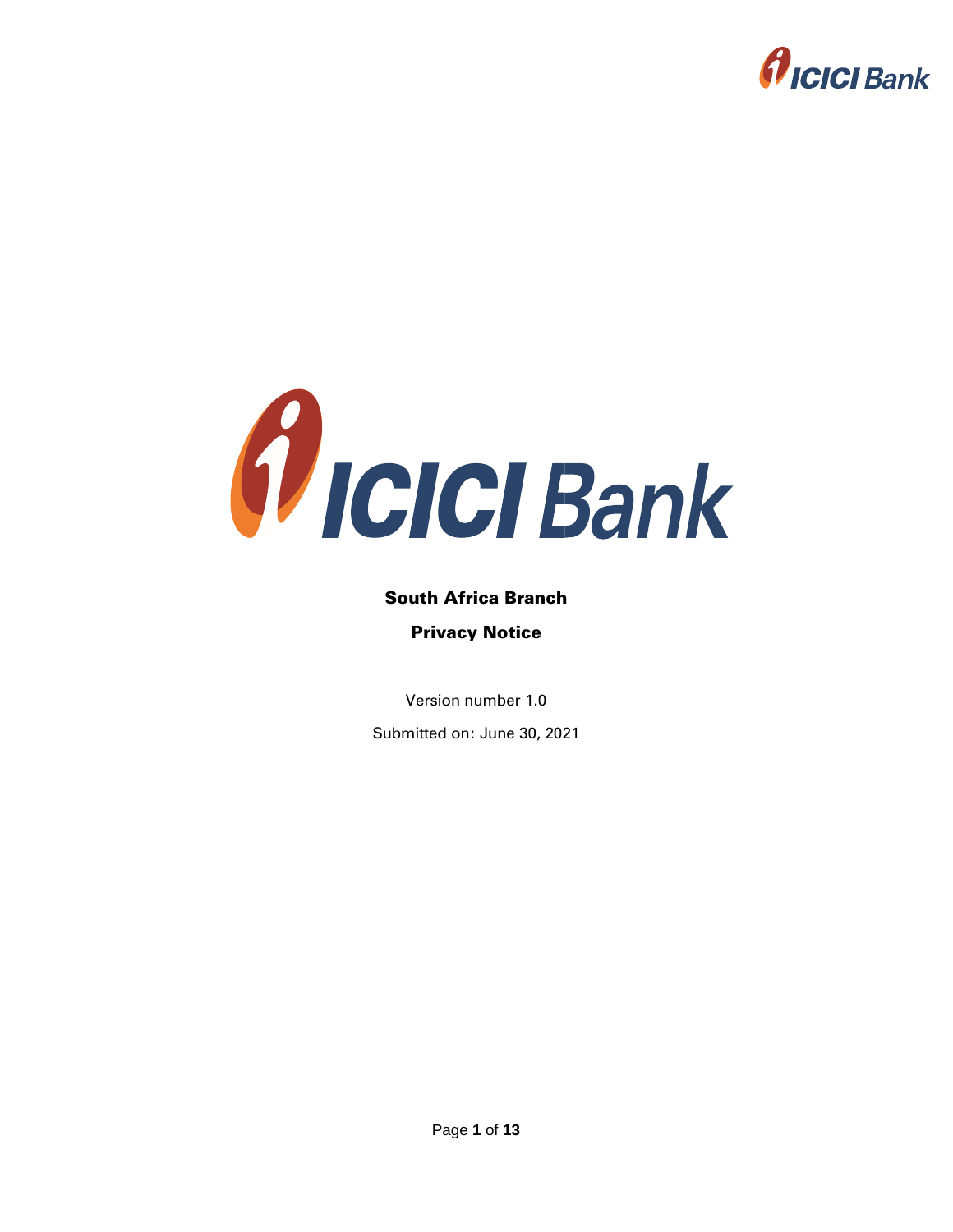

### PRIVACY NOTICE

#### Index

<span id="page-1-18"></span><span id="page-1-17"></span><span id="page-1-16"></span><span id="page-1-15"></span><span id="page-1-14"></span><span id="page-1-13"></span><span id="page-1-12"></span><span id="page-1-11"></span><span id="page-1-10"></span><span id="page-1-9"></span><span id="page-1-8"></span><span id="page-1-7"></span><span id="page-1-6"></span><span id="page-1-5"></span><span id="page-1-4"></span><span id="page-1-3"></span><span id="page-1-2"></span><span id="page-1-1"></span><span id="page-1-0"></span>

| S no.          | <b>Activities</b>                              | Page no |
|----------------|------------------------------------------------|---------|
| 1              | <b>INTRODUCTION</b>                            | 3       |
| $\overline{2}$ | <b>PERSONAL INFORMATION</b>                    | 3       |
| 3              | <b>RESPONSIBLE PARTY</b>                       | 3       |
| $\overline{4}$ | <b>COLLECTING INFORMATION FROM YOU</b>         | 3       |
| 5              | THE KIND OF INFORMATION WE HOLD ABOUT YOU      | 4       |
| 6              | <b>ADVERTISING AND MARKETING</b>               | 4       |
| 7              | LAWFUL GROUNDS FOR USING YOUR INFORMATION      | 4       |
| 8              | <b>PURPOSES OF PROCESSING</b>                  | 5       |
| 9              | <b>AUTOMATED DECISION MAKING</b>               | 8       |
| 10             | <b>INFORMATION SHARING</b>                     | 9       |
| 11             | DETAILS OF DATA TRANSFERS OUTSIDE SOUTH AFRICA | 10      |
| 12             | RETENTION AND DISPOSAL OF DATA AND OUTPUT      | 10      |
| 13             | STORAGE OF YOUR PERSONAL INFORMATION AND DATA  | 10      |
|                | <b>SECURITY</b>                                |         |
| 14             | <b>OUR COMMUNICATION WITH YOU</b>              | 10      |
| 15             | <b>MARKETING INFORMATION</b>                   | 11      |
| 16             | <b>RIGHTS OVER YOUR PERSONAL DATA</b>          | 11      |
| 17             | RIGHT TO COMPLAIN TO THE INFORMATION REGULATOR | 12      |
| 18             | THIS PRIVACY NOTICE                            | 12      |
| 19             | <b>COOKIE GUIDANCE</b>                         | 12      |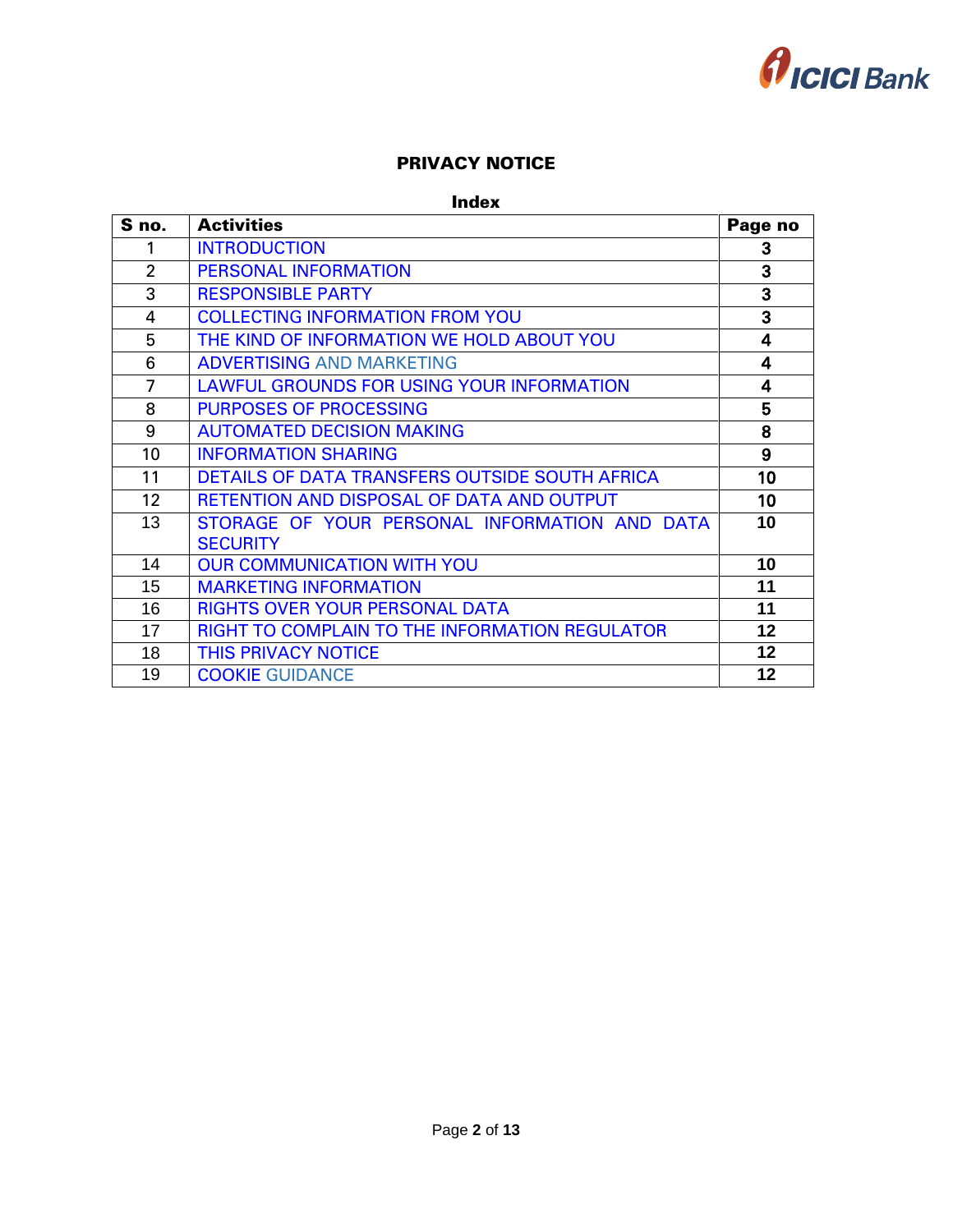

#### In this Privacy Notice:

The Protection of Personal Information Act 2013, together with all other applicable and national implementing legislation, regulation relating to privacy or data protection; and where we use the terms "Personal Information "data subject", "Responsible Party", "processor" and "process" (and its derivatives), such terms shall have the meanings given to them in the applicable Data Protection Legislation in South Africa.

# <span id="page-2-0"></span>[1. INTRODUCTION:](#page-1-0)

ICICI Bank Limited, South Africa Branch, regulated by South African Reserve Bank, is committed to keeping your personal information private, by dealing with the same in a lawful, legitimate and responsible manner. This Privacy Notice explains how we acquire, use, retain and disclose your personal information, as is required by the Protection of Personal Information Act 4 of 2013 (referred to as "POPI"). Please read this notice carefully to understand our views and practices regarding your personal information and how we will treat it.

# <span id="page-2-1"></span>[2. PERSONAL INFORMATION:](#page-1-1)

POPI defines personal information as information relating to a natural or juristic person, including, but not limited to:

- information relating to the race, gender, sex, pregnancy, marital status, national, ethnic or social origin, colour, sexual orientation, age, physical or mental health, well-being, disability, religion, conscience, belief, culture, language and birth of the person;
- **•** information relating to the education or the medical, financial, criminal or employment history of the person;
- any identifying number, symbol, email address, physical address, telephone number, location information, online identifier or other particular assignment to the person;
- the biometric information of the person;
- the personal opinions, views or preferences of the person;
- correspondence sent by the person that is implicitly or explicitly of a private or confidential nature or further correspondence that would reveal the contents of the original correspondence;
- **the views or opinions of another individual about the person; and**
- the name of the person if it appears with other personal information relating to the person or if the disclosure of the name itself would reveal information about the person.

### <span id="page-2-2"></span>[3. RESPONSIBLE PARTY:](#page-1-2)

For the purposes of POPI, ICICI Bank is the "Responsible Party" of your information. This means that we are responsible for deciding how we hold and use your personal information.

### <span id="page-2-3"></span>[4. COLLECTING INFORMATION](#page-1-3) FROM YOU:

ICICI Bank Limited, South Africa Branch ("ICICI Bank") will collect and process the personal information you provide to us, through application forms, our website, face-to-face and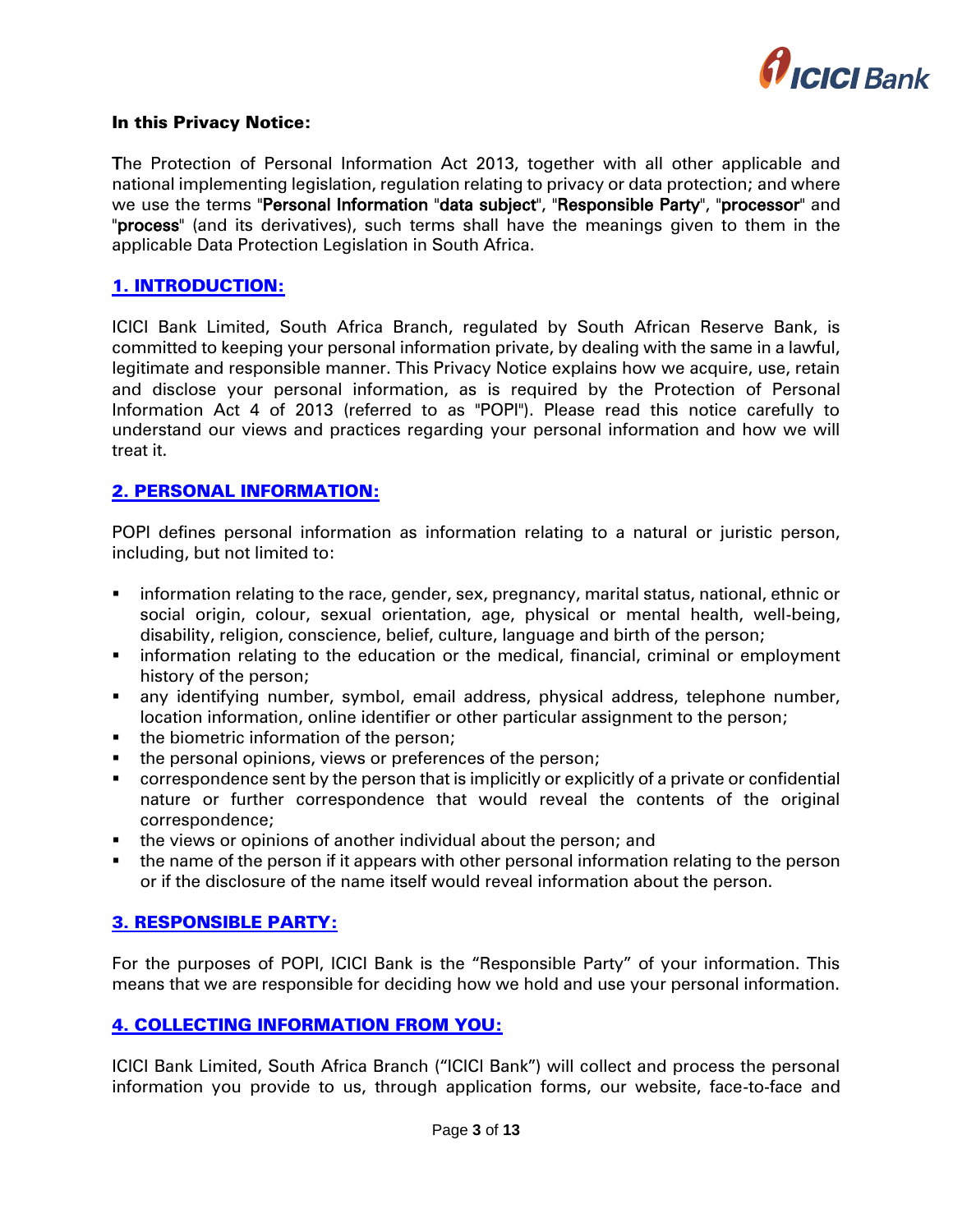

electronic communication (including telephone conversations) in order to provide our services to you.

# <span id="page-3-0"></span>[5. THE KIND OF INFORMATION WE HOLD ABOUT YOU:](#page-1-4)

- Personal details such as name, date of birth, father's name, mother's name, email address, nationality, marital status, gender and phone numbers
- Other information such as visa, passport, overseas tax-identification number and overseas country-specific unique identifier
- Current overseas residential address and permanent residential address
- Transaction and shareholding details
- Financial Information
- If you are seeking specialized services as permitted under applicable law, then your investment risk appetite and preferences, current investments profile and investment objectives and goals as shared by you
- Information in the nature of your occupation, education and qualifications, annual income and source of income
- Details of nominee, witnesses, guardians which includes their signatures, addresses and relationship with you
- Address proofs like valid passport, visa, PIO card, driving license, voter identification card, job card issued by government agencies, South African ID
- Overseas address proofs such as address on passport, utility bills, bank statements, national ID cards and photographs
- IP addresses
- CCTV footage and other information obtained through electronic means
- Cookies (please see our COOKIES policy below)

### <span id="page-3-1"></span>[6. Advertising and Marketing:](#page-1-5)

#### Links

There are links in our website leading to other sites. This guidance does not extend to those sites. We therefore would recommend the reading of the data safeguarding policies of these sites.

### **Security**

All proper and expected technical and organizational security procedures have been taken to shield your personal data and to prevent that no unauthorized persons gain access to the same.

### <span id="page-3-2"></span>[7. LAWFUL GROUNDS FOR USING YOUR INFORMATION:](#page-1-6)

We are permitted to process your personal information in compliance with POPI, by relying on one or more of the following lawful grounds:

- You have explicitly agreed to us processing such information for a specific reason.
- The processing is necessary to perform the agreement we have with you or to take steps to enter into an agreement with you.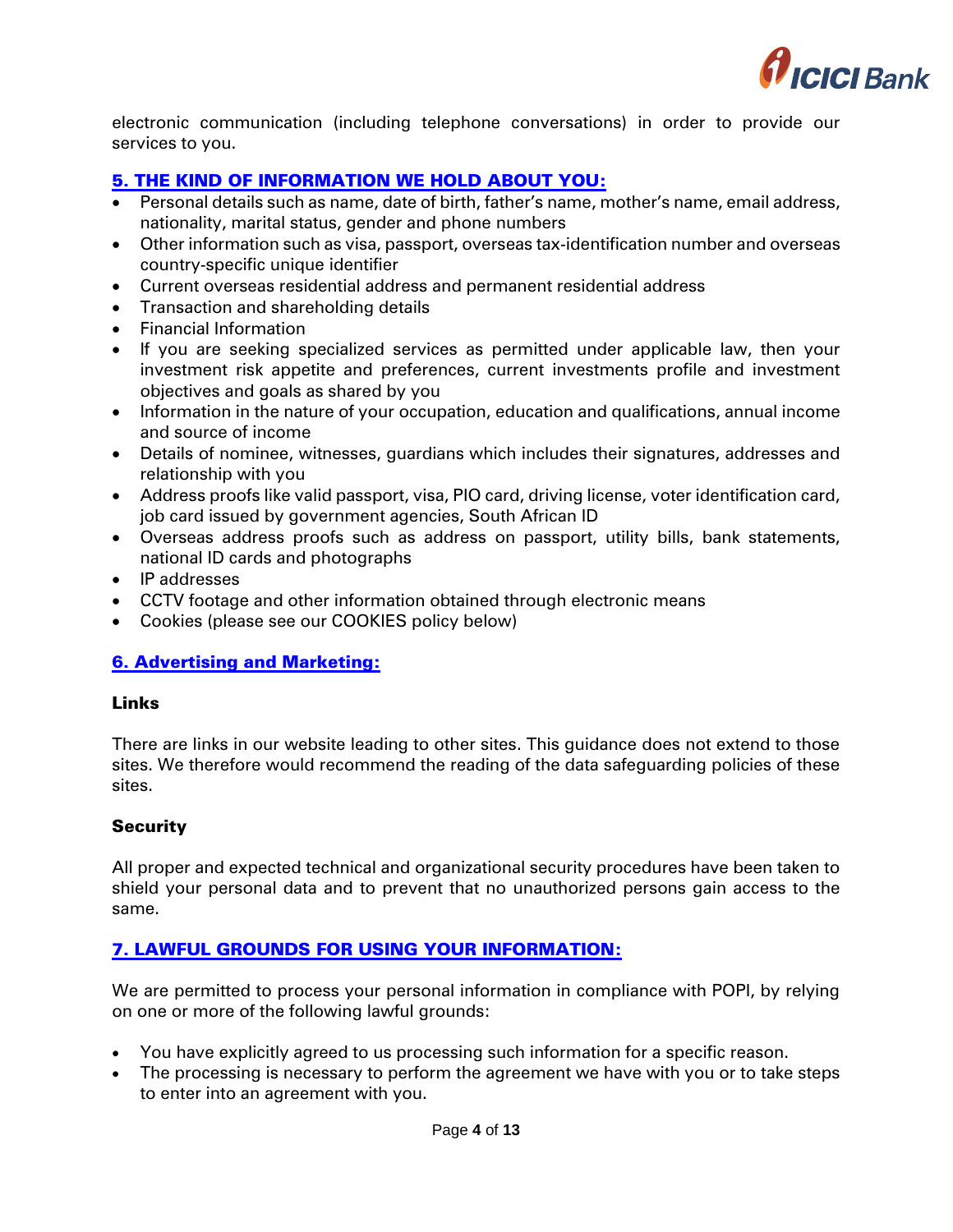

- The processing is necessary for compliance with a legal obligation we have.
- The processing is necessary for the purposes of a legitimate interest pursued by us, which might be:
	- i. to provide services to you;
- ii. to ensure that our customer accounts are well-managed;
- iii. To prevent, detect, investigate and prosecute fraud and alleged fraud, money laundering and other crimes and to verify your identity in order to protect our business and to comply with laws that apply to us and/or where such processing is a contractual requirement of the services or financing you have requested;
- iv. to protect our business interests;
- v. to ensure that complaints are investigated;
- vi. to evaluate, develop or improve our services; or
- vii. to keep our customers informed about relevant services, unless you have indicated at any time that you do not wish us to do so.

### <span id="page-4-0"></span>[8. PURPOSES OF PROCESSING:](#page-1-7)

Specifically, we and our other group companies may use your information for the following purposes and

| <b>How we use your information</b>                                                        | <b>Legal basis</b>                                                                                                                                                                                                                                                                                                                                                                                                                                                                           |
|-------------------------------------------------------------------------------------------|----------------------------------------------------------------------------------------------------------------------------------------------------------------------------------------------------------------------------------------------------------------------------------------------------------------------------------------------------------------------------------------------------------------------------------------------------------------------------------------------|
| provide and manage<br>To<br>your<br>account(s) and our relationship with<br>you           | • Where necessary for the performance of our<br>agreement or to take steps to enter into an<br>agreement with you<br>• Where the law requires this<br>· Where it's in our legitimate interests to<br>ensure that our customer accounts are well-<br>managed, so that our customers are<br>provided with a high standard of service, to<br>protect our business interests and the<br>interests of our customers                                                                               |
| To give you statements and other<br>information about your account or<br>our relationship | • Where necessary for the performance of our<br>agreement or to take steps to enter into an<br>agreement with you<br>• Where the law requires this                                                                                                                                                                                                                                                                                                                                           |
| To handle enquiries and complaints                                                        | • Where necessary for the performance of our<br>agreement or to take steps to enter into an<br>agreement with you<br>• Where the law requires this<br>• Where it's in our legitimate interests to<br>ensure that complaints are investigated, for<br>example, so that our customers receive a<br>high standard of service and so that we can<br>prevent complaints from occurring in future<br>• In the case of sensitive information, such as<br>medical information, where you have agreed |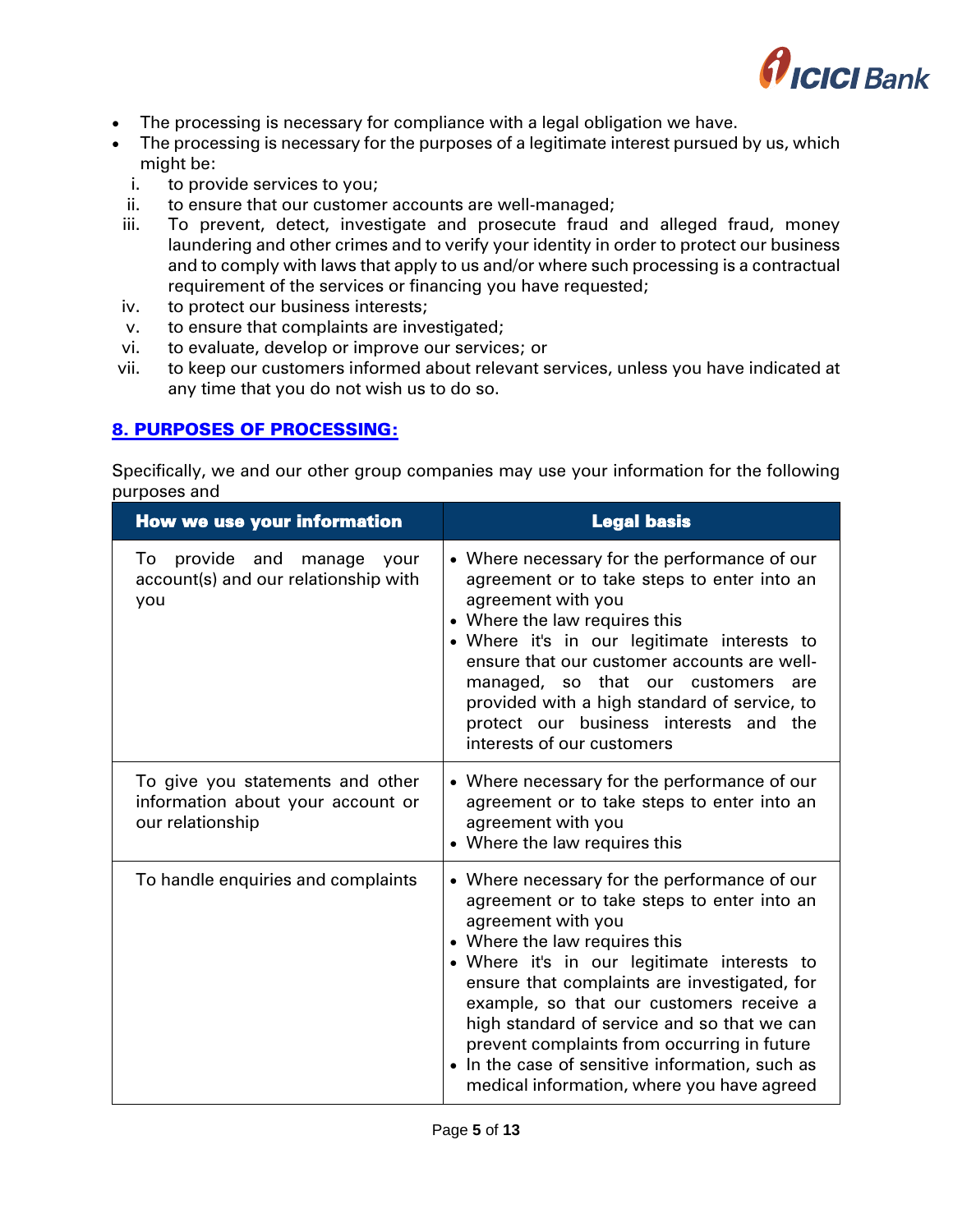

| <b>How we use your information</b>                                                                                                                                                                                                                                                                                                                                                                                                | <b>Legal basis</b>                                                                                                                                                                                                                                                                                                                                                                                                                  |  |
|-----------------------------------------------------------------------------------------------------------------------------------------------------------------------------------------------------------------------------------------------------------------------------------------------------------------------------------------------------------------------------------------------------------------------------------|-------------------------------------------------------------------------------------------------------------------------------------------------------------------------------------------------------------------------------------------------------------------------------------------------------------------------------------------------------------------------------------------------------------------------------------|--|
| To provide our services to you                                                                                                                                                                                                                                                                                                                                                                                                    | • Where necessary for the performance of our<br>agreement or to take steps to enter into an<br>agreement with you<br>• Where the law requires this                                                                                                                                                                                                                                                                                  |  |
| For assessment, testing (including<br>systems<br>tests)<br>and<br>analysis<br>(including credit and/ or behaviour<br>statistical, market and<br>scoring),<br>product<br>analysis<br>and<br>market<br>research.                                                                                                                                                                                                                    | • Where the law requires this<br>· Where it's in our legitimate interests to<br>develop, build, implement and run business<br>models and systems which protect our<br>interests<br>and<br>provide<br>business<br>our<br>customers with a high standard of service                                                                                                                                                                   |  |
| To evaluate, develop and improve<br>our services to you and other<br>customers                                                                                                                                                                                                                                                                                                                                                    | legitimate interests<br>• Where it's in our<br>continually to evaluate, develop or improve<br>our products as well as the experiences of<br>users of our sites, so that our customers are<br>provided with a high standard of service                                                                                                                                                                                               |  |
| To protect our business interests<br>and to develop our<br>business<br>strategies                                                                                                                                                                                                                                                                                                                                                 | • Where it's in our legitimate interests to<br>protect our people, business and property<br>and to develop our strategies<br>• Where necessary for the performance of our<br>agreement or to take steps to enter into an<br>agreement with you<br>• Where the law requires this<br>• In the case of sensitive information, such as<br>voice biometric information, where you have<br>agreed                                         |  |
| To contact you, by post, phone, text,<br>email and other digital methods.<br>This may be:<br>to help you manage your accounts<br>to meet our regulatory obligations<br>informed<br>keep<br>you<br>about<br>to<br>products and services you hold with<br>us and to send you information<br>about<br>products<br>services<br>or<br>(including<br>other<br>those<br>of<br>which<br>companies)<br>of<br>be<br>may<br>interest to you. | • Where the law requires this<br>• Where we have agreed to contact you in our<br>agreement<br>• Where the law requires this<br>• Where you agree<br>• Where it's in our legitimate interests to share<br>information with our customers<br>about<br>products / services that may be relevant and<br>beneficial to them. Where we send you<br>marketing messages, you can always tell us<br>when you no longer wish to receive them. |  |
| To collect any debts owing to us                                                                                                                                                                                                                                                                                                                                                                                                  | • Where it's in our legitimate interests to collect<br>any debts owing to us<br>• In the case of sensitive information, such as<br>medical information, where you have agreed                                                                                                                                                                                                                                                       |  |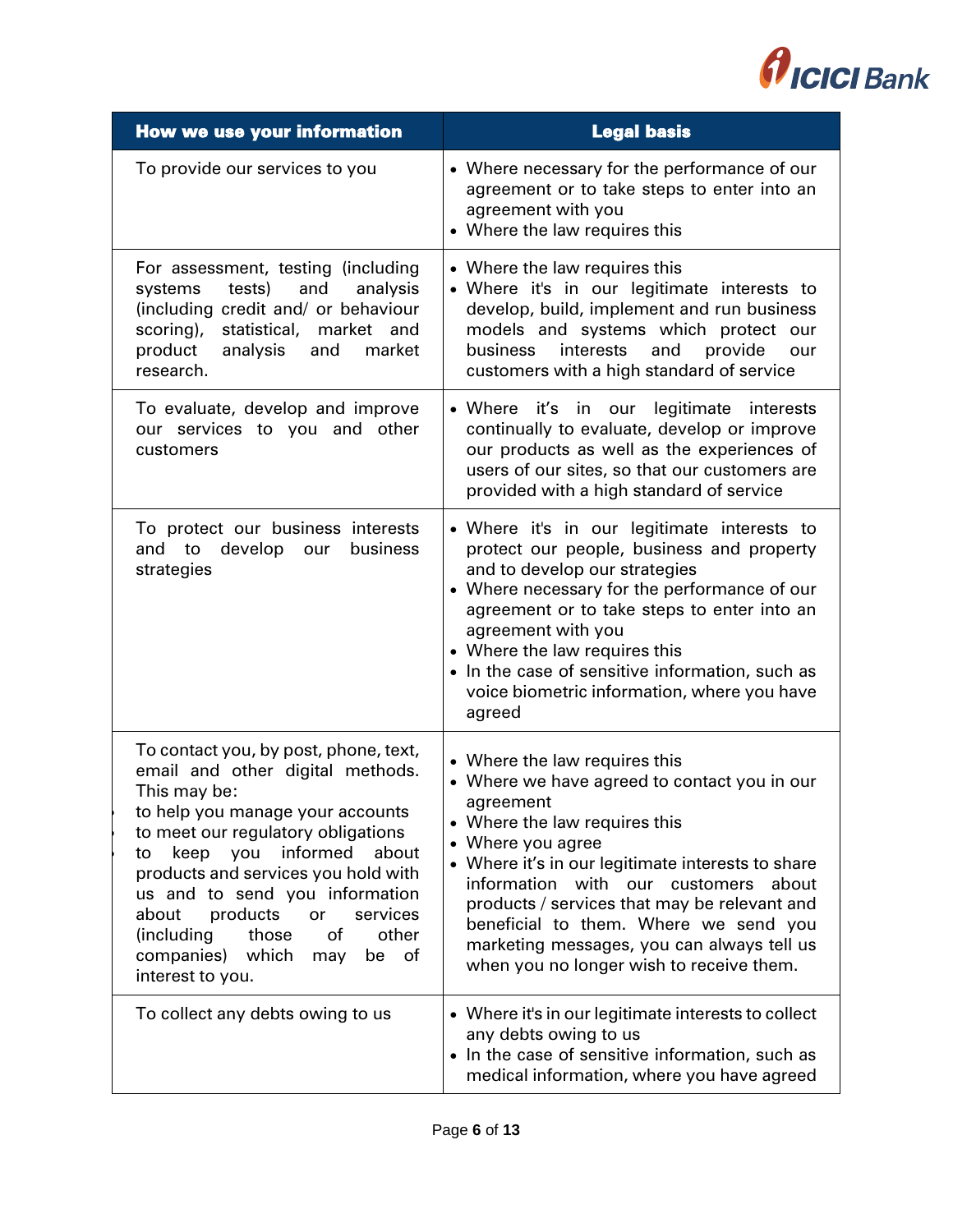

| <b>How we use your information</b>                                                                                                                                                                                                                                                                                                          | <b>Legal basis</b>                                                                                                                                                                                                                                                                                                                                                                                                                                                                          |
|---------------------------------------------------------------------------------------------------------------------------------------------------------------------------------------------------------------------------------------------------------------------------------------------------------------------------------------------|---------------------------------------------------------------------------------------------------------------------------------------------------------------------------------------------------------------------------------------------------------------------------------------------------------------------------------------------------------------------------------------------------------------------------------------------------------------------------------------------|
| To meet our regulatory compliance<br>and reporting obligations and to<br>prevent, detect, investigate and<br>prosecute fraud and alleged fraud,<br>money laundering and other crimes.<br>We may record your image on CCTV<br>when you visit our premises.                                                                                   | • Where the law or regulation requires this<br>• Where it's in our legitimate interests to<br>prevent and investigate fraud,<br>money<br>laundering and other crimes<br>• Where such processing is a contractual<br>requirement of the services or financing you<br>have requested                                                                                                                                                                                                          |
| To assess any application you make,<br>including carrying out fraud, money<br>identity,<br>laundering,<br>sanctions<br>screening and any other regulatory<br>checks.                                                                                                                                                                        | • Where you have made data public<br>• Where such actions are in our legitimate<br>interests, for the protection of our business<br>interests<br>• Where the law requires this<br>• In the case of sensitive information, such as<br>medical information, where you have agreed                                                                                                                                                                                                             |
| To monitor, record and analyse any<br>communications between you and<br>us, including phone calls                                                                                                                                                                                                                                           | • Where it's in our legitimate interests, to<br>check your instructions to us, to prevent and<br>detect fraud and other crime, to analyse,<br>improve our services<br>and<br>to<br>assess<br>customers, and<br>for<br>training,<br>for<br>the<br>enhancement of our customer service<br>provision and protection of our business<br>interests<br>• In the case of sensitive information, such as<br>medical information, where you have agreed                                              |
| To transfer your information to or<br>share it with any third party to whom<br>your account has been or may be<br>transferred following a restructure,<br>sale or acquisition of any group<br>company                                                                                                                                       | • Where necessary for the performance of our<br>agreement with you<br>• Where we have a legitimate interest in<br>restructuring or selling part of our business                                                                                                                                                                                                                                                                                                                             |
| To share your information with<br>African<br>South<br>Reserve<br>Bank,<br>Reserve Bank of India, South African<br><b>Services</b><br>Revenue<br>and<br>other<br>regulatory<br>government<br>or<br>authorities,<br>credit<br>reference<br>agencies,<br>fraud<br>prevention<br>agencies, and India and overseas<br>regulators and authorities | • Where the law requires this<br>• Where we have a legitimate interest in<br>performing certain credit checks so that we<br>can make responsible business decisions. As<br>a responsible organization, we need to<br>ensure that we only provide certain products<br>to companies and individuals where the<br>products are appropriate, and that we<br>continue to manage the services we provide,<br>for example if we consider that you may have<br>difficulties making a payment to us. |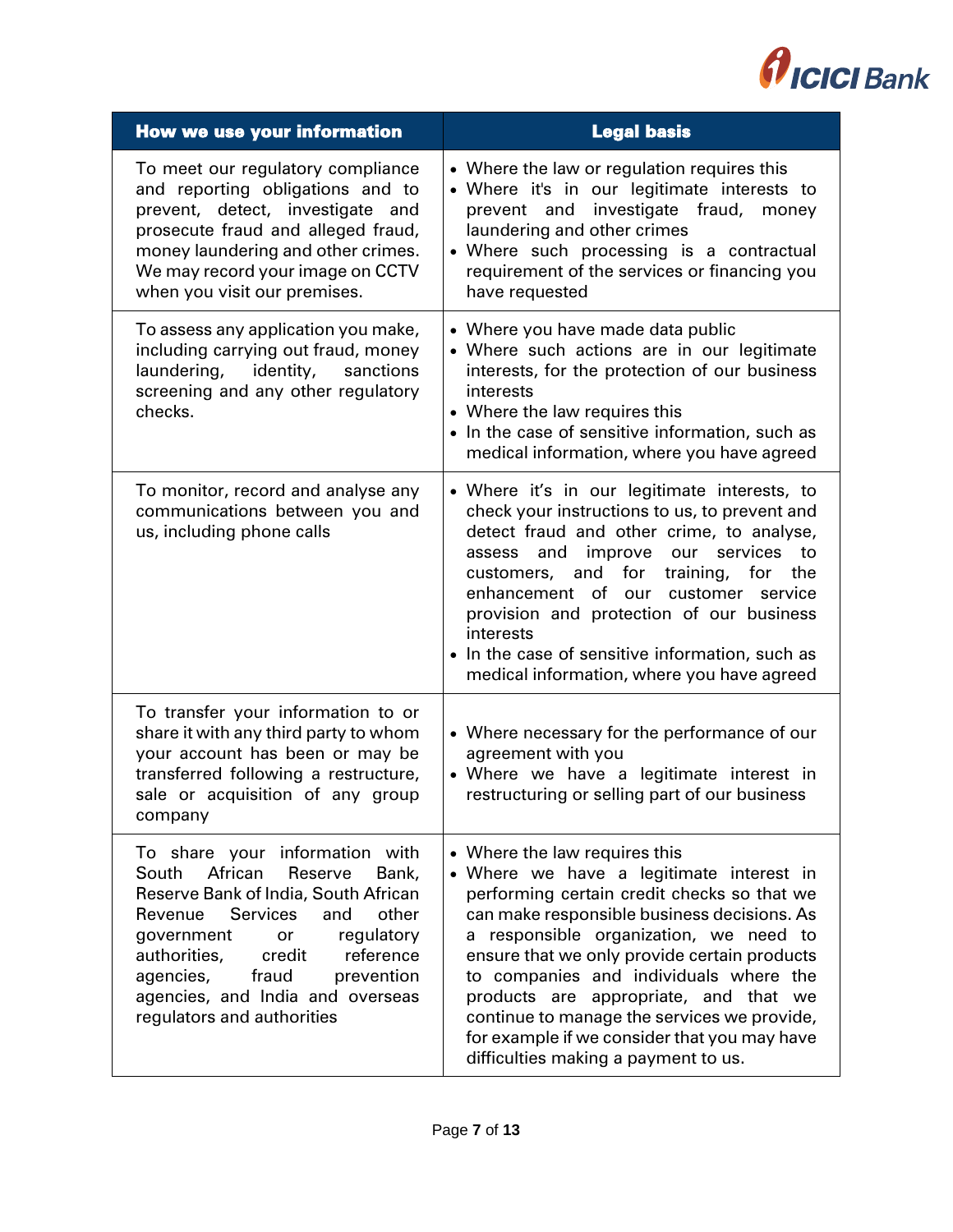

| <b>How we use your information</b>                                                                               | <b>Legal basis</b>                                                                                                                                                                                                                                                                                                                                      |
|------------------------------------------------------------------------------------------------------------------|---------------------------------------------------------------------------------------------------------------------------------------------------------------------------------------------------------------------------------------------------------------------------------------------------------------------------------------------------------|
|                                                                                                                  | • Where we have a legitimate interest in<br>assisting with the prevention and detection<br>of fraud and other crime<br>• Where we have a legitimate interest in<br>assisting regulators, who monitor banks to<br>ensure that they comply the law and<br>regulations.<br>• More detail on our data sharing with these<br>organizations is set out below. |
| To share your information with our<br>partners and service providers<br>For audit and record keeping<br>purposes | • Where necessary for the performance of our<br>agreement<br>• Where we have a legitimate interest in using<br>third parties to provide some services for us<br>or on our behalf<br>We are obliged to keep record of certain<br>information for audit and regulatory record<br>keeping purposes                                                         |

The type of information we collect depends on the purpose for which the information needs to be collected, and will be used. We only collect information that we need for that particular purpose and no more than necessary. Where applicable, we may inform you what information you are required to provide to us and what information is optional.

Primarily, information shall be collected directly from you. It is possible that we may also collect information about you from other sources, with or without your consent. We may collect information about you from sources which are publicly available such as global compliance databases.

# <span id="page-7-0"></span>[9. AUTOMATED DECISION MAKING:](#page-1-8)

If you apply to us for a product, your application may be processed by an automated decisionmaking process which may carry out credit and affordability assessment checks to determine whether your application will be accepted. Where these automated processes suggest that your application should be rejected, we may manually review your application before making a final decision. We may also use automated processes to decide credit limits.

We may also carry out automated anti-money laundering and sanctions checks. This means that we may automatically decide that you pose a fraud or money laundering risk if the processing reveals your behaviour to be consistent with that of known fraudsters or money launderers, is inconsistent with your previous submissions, or you appear to have deliberately hidden your true identity.

If we, or a fraud prevention agency, determine that you pose a fraud or money laundering risk: (i) we may refuse to provide the services you have requested, or we may stop providing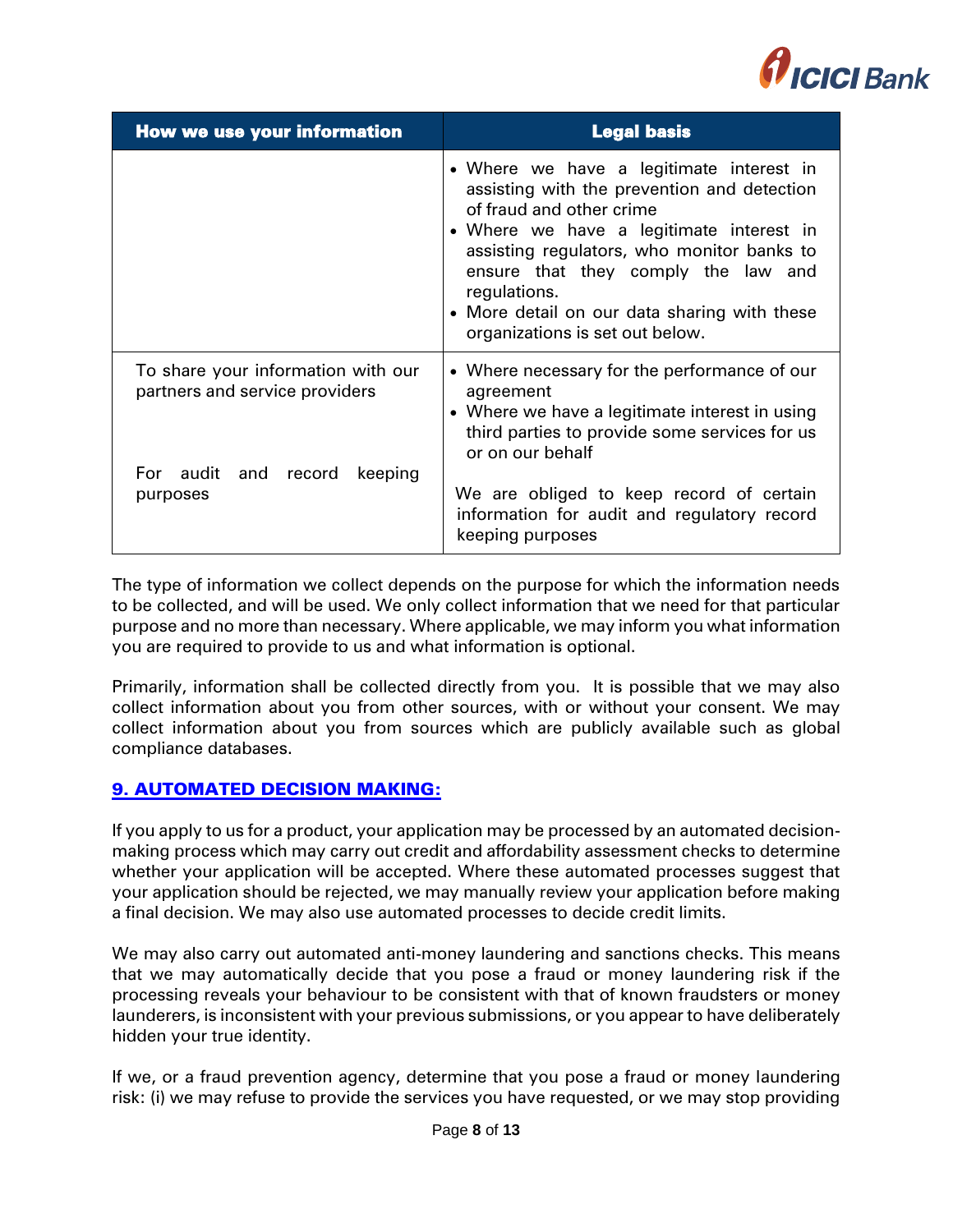

existing services to you; and (ii) a record of any fraud or money laundering risk will be retained by the fraud prevention agencies, and may result in others refusing to provide services or employment to you.

The information so collected or determined may not always be revealed to you, including the algorithm used for complying with applicable Anti Money Laundering /Combating the Financing of Terrorism regulations

# <span id="page-8-0"></span>[10. INFORMATION SHARING:](#page-1-9)

We keep all your personal information confidential. However, in order to be able to service your needs to the best of our ability, we may share any information you provide to us with our group companies and their agents, counterparties and support service or data providers, wherever located. If you have provided information to other members of our group, those entities may also share that information with us.

To help us provide services, your data will be processed internally and externally by other third parties. We use third parties for administrative, servicing, monitoring of your data. We will outsource some services to third parties whom we consider capable of performing the required processing activities so that there is no reduction in the service standard provided to you by us.

The recipients or categories of recipients, of your information may be:

- Any revenue service or tax authority including South African Revenue Services, Income Tax Department of India, if obliged to do so under applicable regulations.
- Overseas regulators and authorities in connection with their duties (such as crime prevention).
- Anyone to whom we may transfer our rights and/or obligations;
- Any other person or organization after a restructure, sale or acquisition, as long as that person uses your information for the same purposes as it was originally given to us or used by us (or both)
- Credit reference, identity and address verification organizations who may record and use your information and disclose it to other lenders, financial services organizations and insurers. Your information may be used by those third parties to make assessments in relation to your creditworthiness for debt tracing.
- Fraud prevention agencies and law enforcement agencies who will use it to prevent fraud and money-laundering and to verify your identity if false or inaccurate information is provided by you and fraud is identified. We, fraud prevention agencies and law enforcement agencies may access and use your information for example, when:
	- i. Checking details on applications for credit and credit related or other facilities;
	- ii. Managing credit and credit related accounts or facilities;
- iii. Recovering debt;
- iv. Checking details on proposals and claims for all types of insurance
- Other product and service providers for products and services which you would have agreed to avail or being referred to
- Service providers as appointed from time to time for operational support to the Bank
- Courier or postal service providers for the purpose of sending of mails to you as a customer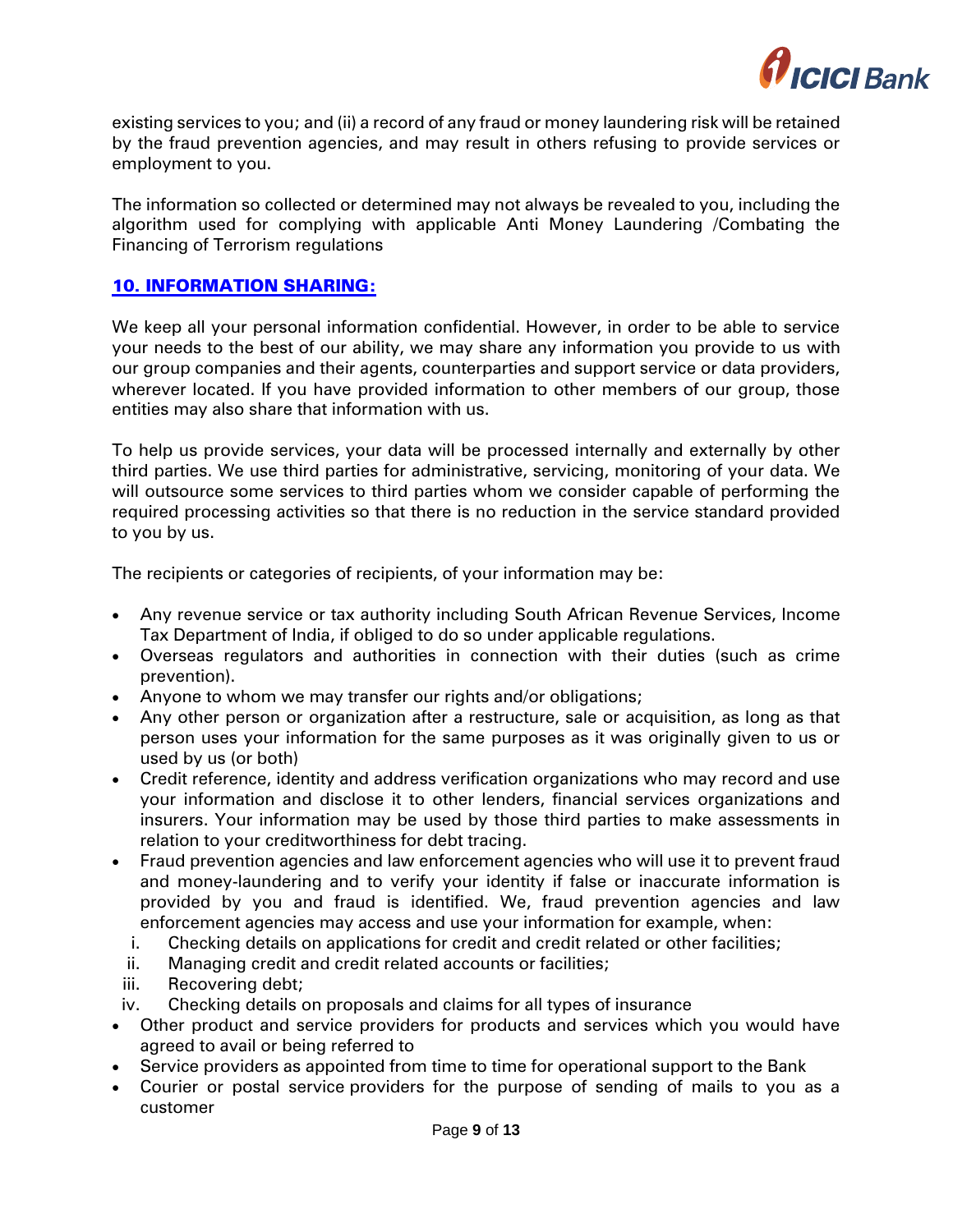

 Social media websites for our marketing campaigns where permitted For further information, please refer to our product specific terms and conditions and application form.

We have agreements and security measures in place to ensure that all third parties to whom your personal information is disclosed comply with the terms and provisions of POPI.

# <span id="page-9-0"></span>[11. DETAILS OF DATA TRANSFERS OUTSIDE SOUTH AFRICA:](#page-1-10)

South African residents or nationals

If your personal information is collected by the Bank in South Africa, such information will only be transferred outside of South Africa, if:

- the third party who is the recipient of the information is subject to a law, binding corporate rules or binding service level agreement which provide an adequate level of information protection; or
- you have consented to the transfer; or
- the transfer is necessary for the performance of a contract between you and ICICI

# <span id="page-9-1"></span>[12. RETENTION AND DISPOSAL OF DATA AND OUTPUT:](#page-1-11)

We will keep the information we collect about you on our systems or with third parties for as long as required for the purposes set out above or as required to comply with any legal or regulatory obligations to which we are subject.

### <span id="page-9-2"></span>[13. STORAGE OF YOUR PERSONAL INFORMATION AND DATA SECURITY:](#page-1-12)

All information you provide to us is stored in our secured servers. Where we have given you (or where you have chosen) a password which enables you to access certain parts of our website, you are responsible for keeping this password confidential. We ask you not to share your password with anyone.

We have put in place appropriate security measures to prevent your personal data from being accidentally lost, used or accessed in an unauthorized way, altered or disclosed. In addition, we limit access to your personal data to those employees, agents, contractors and other third parties who have a business need to know basis. When we contract with third parties, we impose appropriate security, privacy and confidentiality obligations on them to ensure that personal information that we remain responsible for, is secured. They will only process your personal data on our instructions and they are subject to a duty of confidentiality. We have put in place procedures to deal with any suspected data security breach and will notify you and any applicable regulator of a suspected breach where we are legally required to do so.

# <span id="page-9-3"></span>[14. OUR COMMUNICATION WITH YOU:](#page-1-13)

We may communicate with you via electronic mail (e-mail). We will never ask you for your password.

When you contact us through any of our communication channels including visiting a local branch or calling the telephone banking service, we will verify your identity by asking you a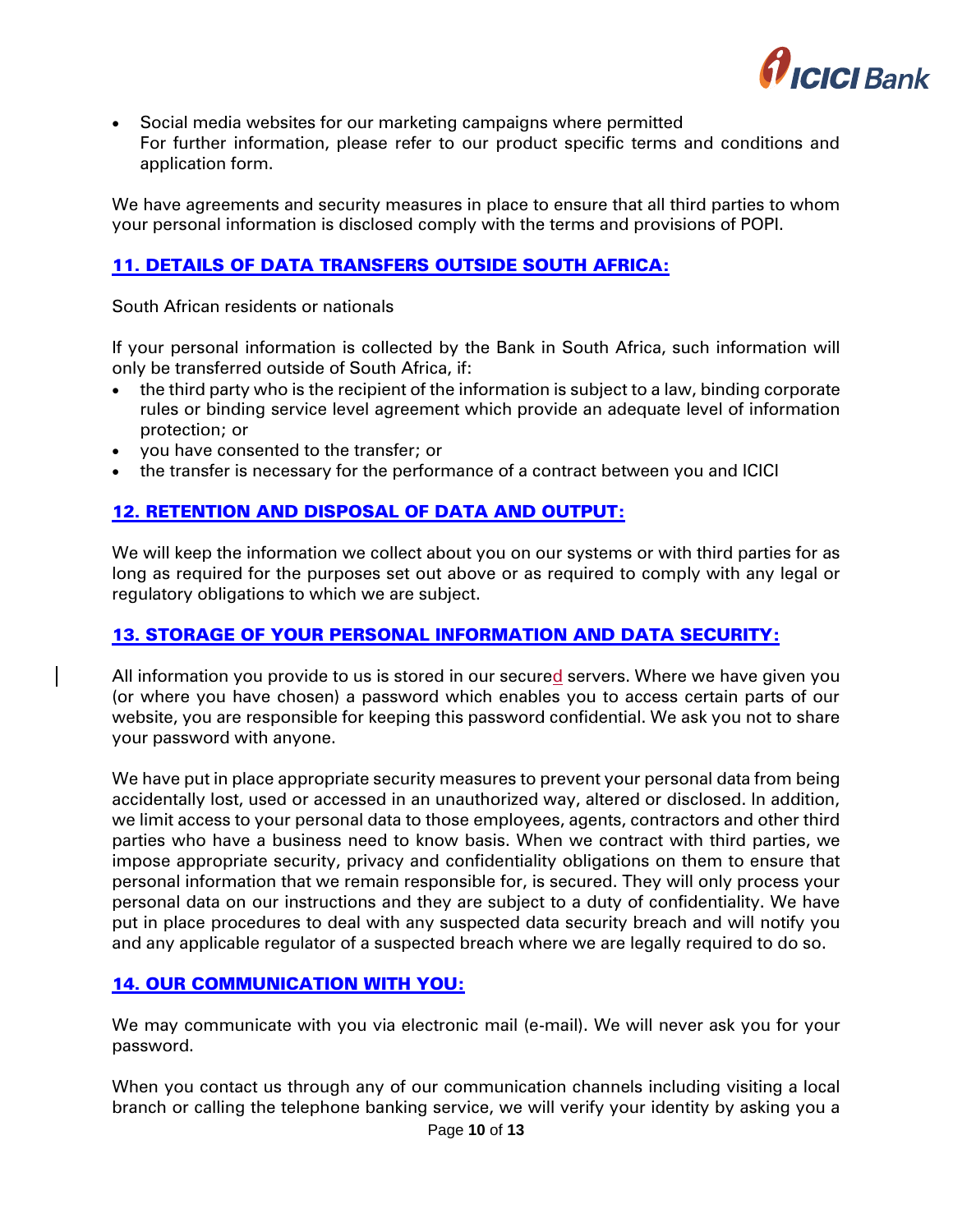

number of questions based on information known to us about you and the transactions on your account. We may record your calls for training, quality and security purposes.

# <span id="page-10-0"></span>[15. MARKETING INFORMATION:](#page-1-14)

We and other members of our group may use your information from time to time to inform you by letter, telephone, text (or similar) messages, email or other electronic means, about similar services which may be of interest to you or them. You may, at any time, request that we cease or do not send such information by one, some or all channels, by contacting us using the contact details set out below.

# <span id="page-10-1"></span>[16. RIGHTS OVER YOUR PERSONAL DATA:](#page-1-15)

Under certain circumstances, by law you have the right to:

- a) Be informed about the processing of your personal data (i.e. for what purposes, what types, to what recipients it is disclosed, storage periods, any third party sources from which it was obtained, confirmation of whether we undertake automated decisionmaking, including profiling, and the logic, significance and envisaged consequences).
- b) Object to your personal data being processed for a particular purpose or to request that we stop using your information.
- c) Request not to be subject to a decision based on automated processing and to have safeguards put in place if you are being profiled based on your personal data.
- d) Ask us to transfer a copy of your personal data to you or to another service provider or third party where technically feasible and otherwise required by applicable regulations.
- e) Withdraw, at any time, any consent that you have previously given to us for our use of your personal data.
- f) Ask us to stop or start sending you marketing messages at any time.
- g) Request access to your personal data (commonly known as a "data subject access request"). This enables you to receive a copy of the personal data we hold about you and to check that we are lawfully processing it.
- h) Request correction of the personal data that we hold about you. This enables you to have any incomplete or inaccurate information we hold about you corrected. It is important that the personal data we hold about you is accurate and current. Please keep us informed if your personal data changes during your working relationship with us.
- i) Request the erasure of your personal data. This enables you to ask us to delete or remove personal data where you think that we do not have the right to process it.

Any request for access to or a copy of your personal data must be in writing and we will endeavour to respond within a reasonable period and in any event within one month in compliance with POPI. We will provide this information free of charge unless the request is manifestly unfounded or excessive. We will comply with our legal obligations as regards any individual's rights as a data subject.

If you would like to contact us in relation to any of the rights set out above, you may visit our Branch or contact us using the following contact details: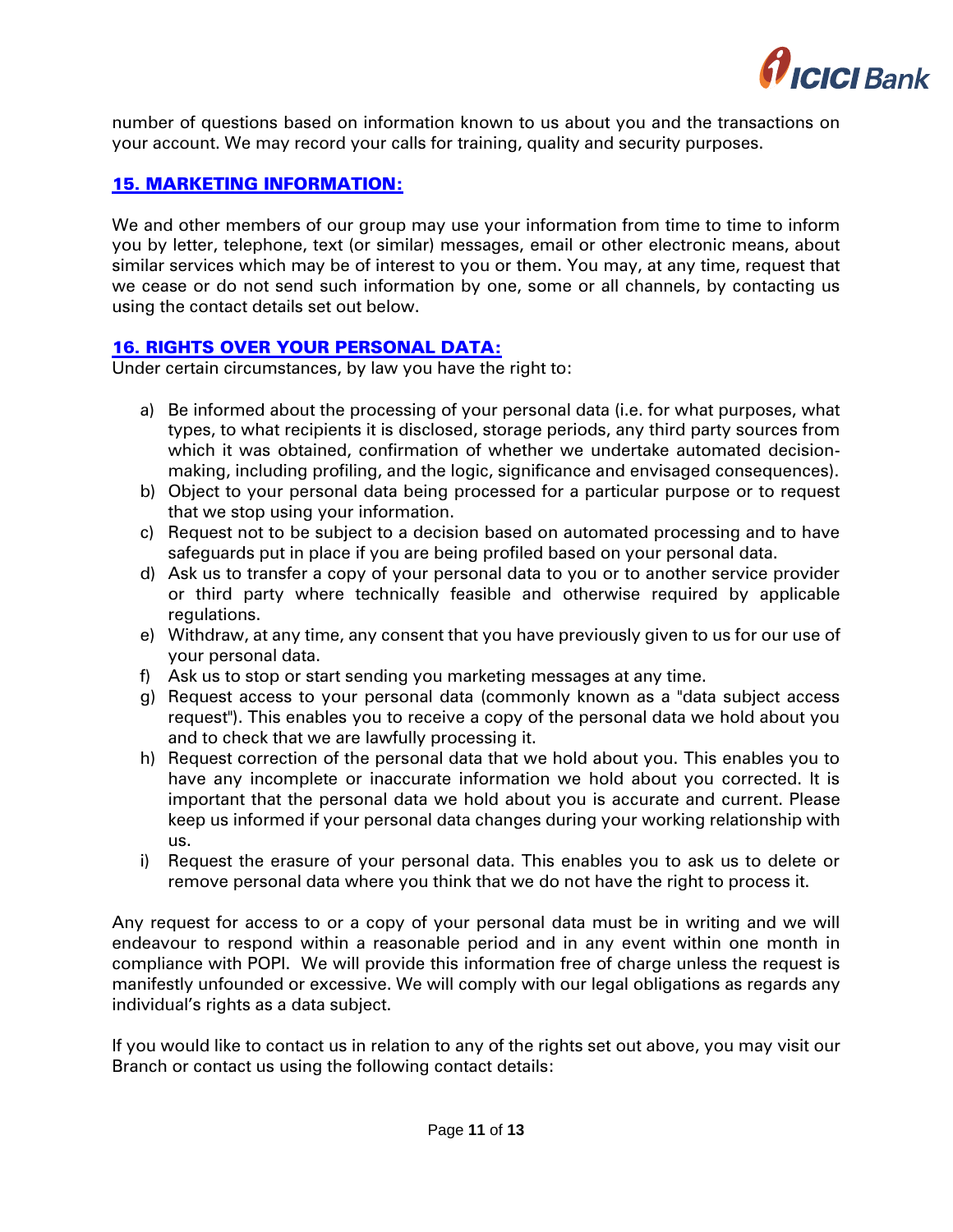

| <b>Information Officer</b> |                                                                   |
|----------------------------|-------------------------------------------------------------------|
| <b>Contact Name</b>        | Mr. Nikhil Parekh                                                 |
| E-Mail ID                  | dataofficer@icicibank.com                                         |
| <b>Physical Address</b>    | ICICI Bank Limited South Africa Branch, 3rd Floor, West Building, |
|                            | Sandown Mews, 88 Stella Street, Sandton 2196                      |
| Postal Address             | PO Box No. 78261, Sandton 2146, Johannesburg, South Africa        |
| Website                    | www.icicibank.co.za                                               |

| <b>Deputy Information Officer</b> |                                                                   |  |
|-----------------------------------|-------------------------------------------------------------------|--|
| <b>Contact Name</b>               | Mr. Williams Vampu                                                |  |
| E-Mail ID                         | dataofficer@icicibank.com                                         |  |
| <b>Physical Address</b>           | ICICI Bank Limited South Africa Branch, 3rd Floor, West Building, |  |
|                                   | Sandown Mews, 88 Stella Street, Sandton 2196                      |  |
| <b>Postal Address</b>             | PO Box No. 78261, Sandton 2146, Johannesburg, South Africa        |  |
| Website                           | www.icicibank.co.za                                               |  |

To protect your privacy and security, we may take reasonable steps to verify your identity before providing you with the details.

# <span id="page-11-0"></span>[17. RIGHT TO COMPLAIN TO THE INFORMATION REGULATOR:](#page-1-16)

You have the right to address any complaints you may have regarding your personal information through our normal Complaints channels, as per detail below:

Address: ICICI Bank Ltd, 3rd Floor, West Building, Sandown Mews, 88, Stella Street, Sandton, 2196 Johannesburg, South Africa Telephone: +27 - 11 6767800 Email: [complaints-sa@icicibank.com](mailto:complaints-sa@icicibank.com)

Alternatively, you may contact the Personal Information Regulator:

The Information Regulator (South Africa)

JD House, 27 Stiemens Street Braamfontein, Johannesburg ,2001 P.O Box 31533, Braamfontein, Johannesburg, 2017 Tel no. +27 (0)10 023 5200 Website: https://justice.gov.za/inforeg/ Complaints email: complaints.IR@justice.gov.za General enquiries email: inforeg@justice.gov.za

### <span id="page-11-1"></span>[18. THIS PRIVACY NOTICE:](#page-1-17)

The content or services mentioned on our website may be changed in future and consequently this Privacy Notice may also change. Any changes we may make to this Privacy Notice in the future will be posted on this page and where appropriate, notified to you by